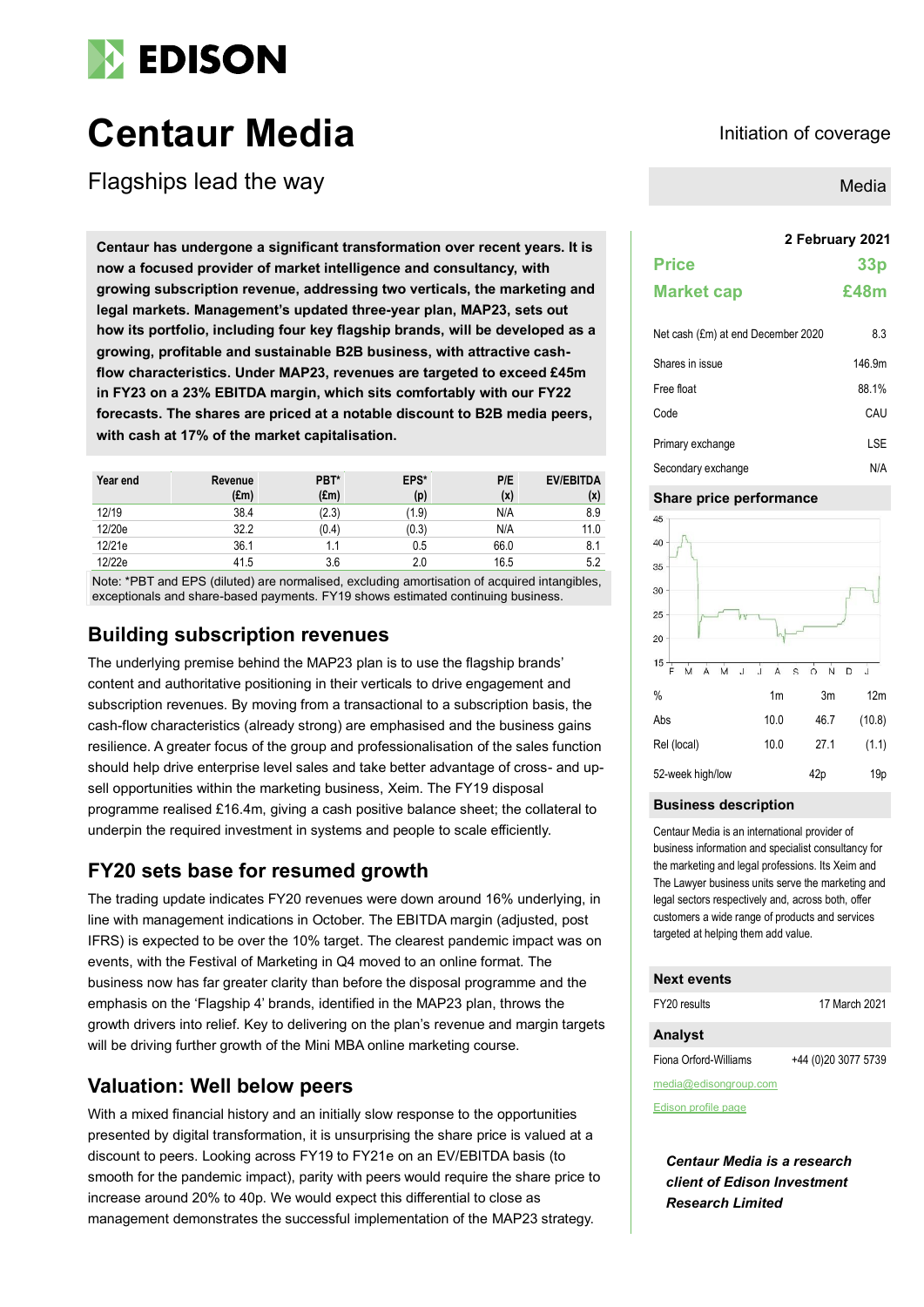

# **Investment summary**

#### **Company description: Digital content with blue-chip client base**

Centaur has undergone a significant transformation over the last few years, from a magazine and newsletter publisher for consumer and professional markets to an international B2B market intelligence and consultancy business with growing subscription revenues. Its portfolio is now focused on two verticals, marketing and brand management and the professional legal market. The group is increasingly supplying data and analysis to help its clients in their digital transformation and ecommerce implementations. It is leveraging its expertise through a content-delivery strategy that is building its subscription base. Its offering includes premium content, training and advisory consultancy, events, marketing services, marketing solutions and recruitment advertising.

# **Financials: MAP23 strategy**

With the previous MAP22 plan affected by the COVID-19 pandemic, management has now reframed its objectives around FY23. By this time, the target is for revenues to have exceeded £45m (from £32.2m in FY20e) and for the EBITDA margin to have reached 23% (over 10% in FY20e). Although our formal modelling only extends to FY22, these targets fit with the trajectory we have illustrated. To reach these levels, the group needs to move up a gear in driving new business through new clients and by driving up- and cross-selling. The balance sheet is strong, having been bolstered before the pandemic through various disposals for cash, leaving the group with a healthy net cash position. Cash conversion is strong (80%+), meaning the group is in a position to invest in the necessary resources to drive the growth.

# **Valuation: Discount to peers, DCF**

Centaur's stock is relatively tightly held with a high-quality institutional register. We would argue this has accentuated the pricing discrepancy between Centaur and its peers, although an element reflects the mixed history of delivery against financial expectations. With a tighter focus and clearer implementation plan, this record should improve. Our preferred metric is EV/EBITDA and we have looked at the group in the context of other B2B media groups (applying a 30% discount to the larger, more liquid shares). Averaging across FY19, FY20e and FY21e to take account of the effect of the pandemic, Centaur's shares are trading at a discount of 21% with parity indicating an equivalent price of 40p. A DCF, with a WACC of 9% and terminal growth rate of 2% suggests a price nearer 58p. To close this discount will require management to deliver on its outlined strategy.

# **Sensitivities: Economic and execution risk**

Experiences through FY20 have shown not all risks can be anticipated. By ensuring the utility of the content provided to users, Centaur can (and has) retained its strong client base. The business inevitably has sensitivities to issues such as credit risk (mitigated by a wide range of customers), IT and data risk. In our view, the most substantive risk is executing on delivering against the MAP23 strategy.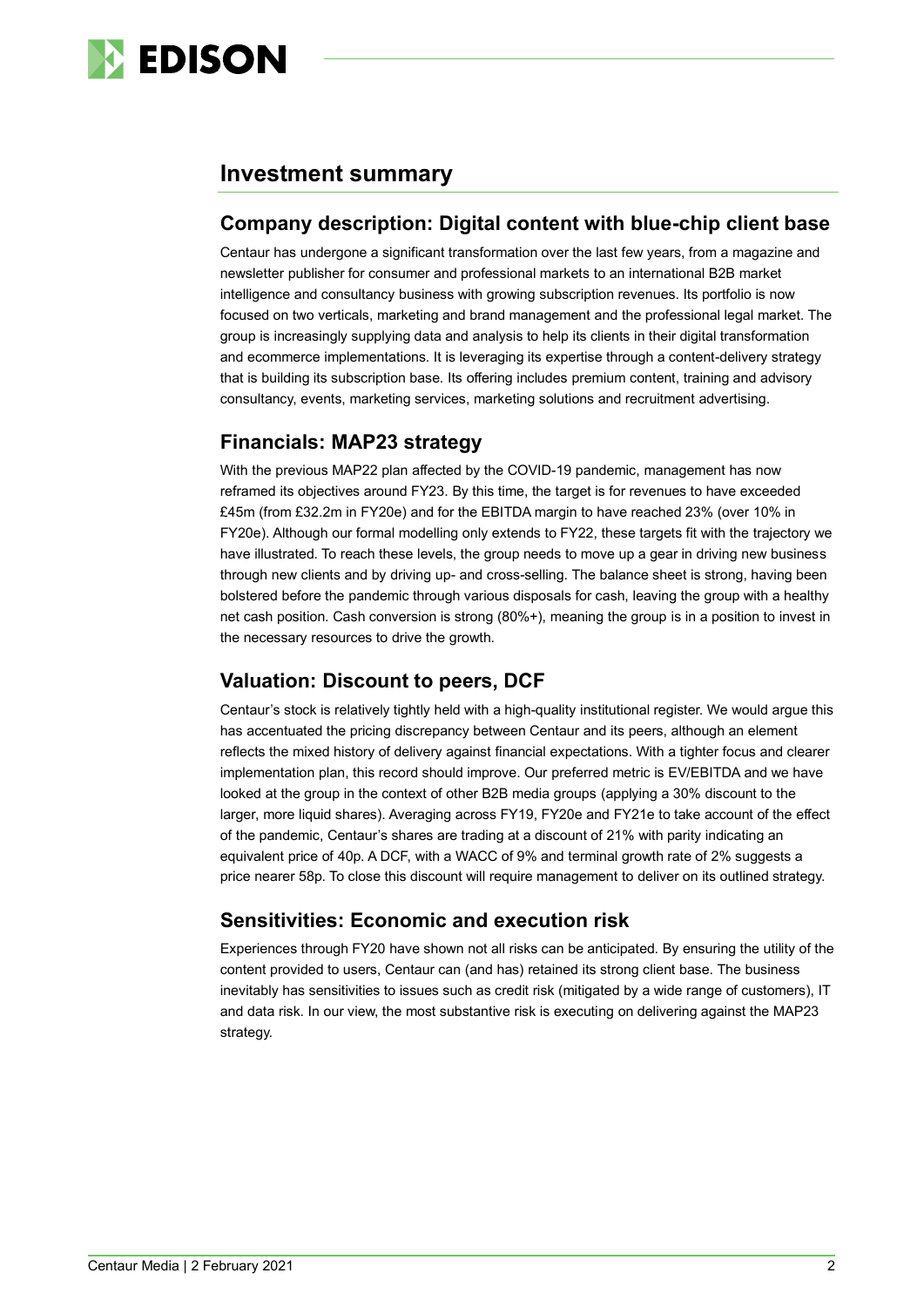

# **Company description: B2B content and services**

Over recent years, Centaur Media has undergone a substantial transformation programme, migrating from a specialist consumer and professional print business across a wide variety of sectors, to an online provider of B2B content, consultancy and training services to the marketing and legal sectors. In FY10, the group's revenues were split 39% print advertising, 31% live events, 15% digital advertising and 14% paid-for content. By FY15, print advertising had decreased to 13% and live events were the largest element at 39%, with paid-for content increased to 28% of group.

In 2018, the group undertook a strategic review to identify those markets where prospects were strongest, resulting in the decision to concentrate on the marketing and legal sectors, where the group had scale and where rapid structural change was most likely to lead to demand for business insight and guidance. The following year (FY19), Centaur trimmed its portfolio from 28 to seven brands, raising gross disposal proceeds of £22.0m and bolstering the balance sheet. With the interim results that year, management set out its strategy for resuming growth and improving profitability, MAP22.

In August 2020, and in response to the COVID-19 pandemic, the group slimmed down further, with the closure of MarketMakers, a low-margin telemarketing operation.

Given FY20 was considerably different to expectations due to the pandemic, MAP22 has been reframed and relaunched as MAP23. We examine this in more detail below.

Reporting lines were realigned after the strategic review, with the group brands now organised in two segments, Xeim, which operates in the marketing services industry, and The Lawyer, which serves the legal profession. These are described in greater detail below. Both areas offer premium content, events, marketing solutions and advertising solutions (mostly recruitment advertising). On a group basis, our model for FY20e (based on H120 figures, but with a heavier H2 weighting to Training & Advisory) indicates 41% of revenues from continuing business from premium content, with 26% from training and advisory activities. Obviously, in FY20 live events were severely curtailed by the COVID-19 pandemic and recruitment advertising was also heavily constrained. In FY19, the underlying revenue (excluding the telemarketing operation MarketMakers) was split: 37% Premium content, 25% Training & Advisory, 12% Events, 9% Marketing Solutions, 11% Marketing Services and 5% Recruitment Advertising.



**Growing the recurring revenue base**

The group has a high degree of recurring and repeatable revenues, identified at 62% of FY19 revenues, up from 56% the previous year. The group's Premium Content revenues are effectively all derived from annual subscriptions.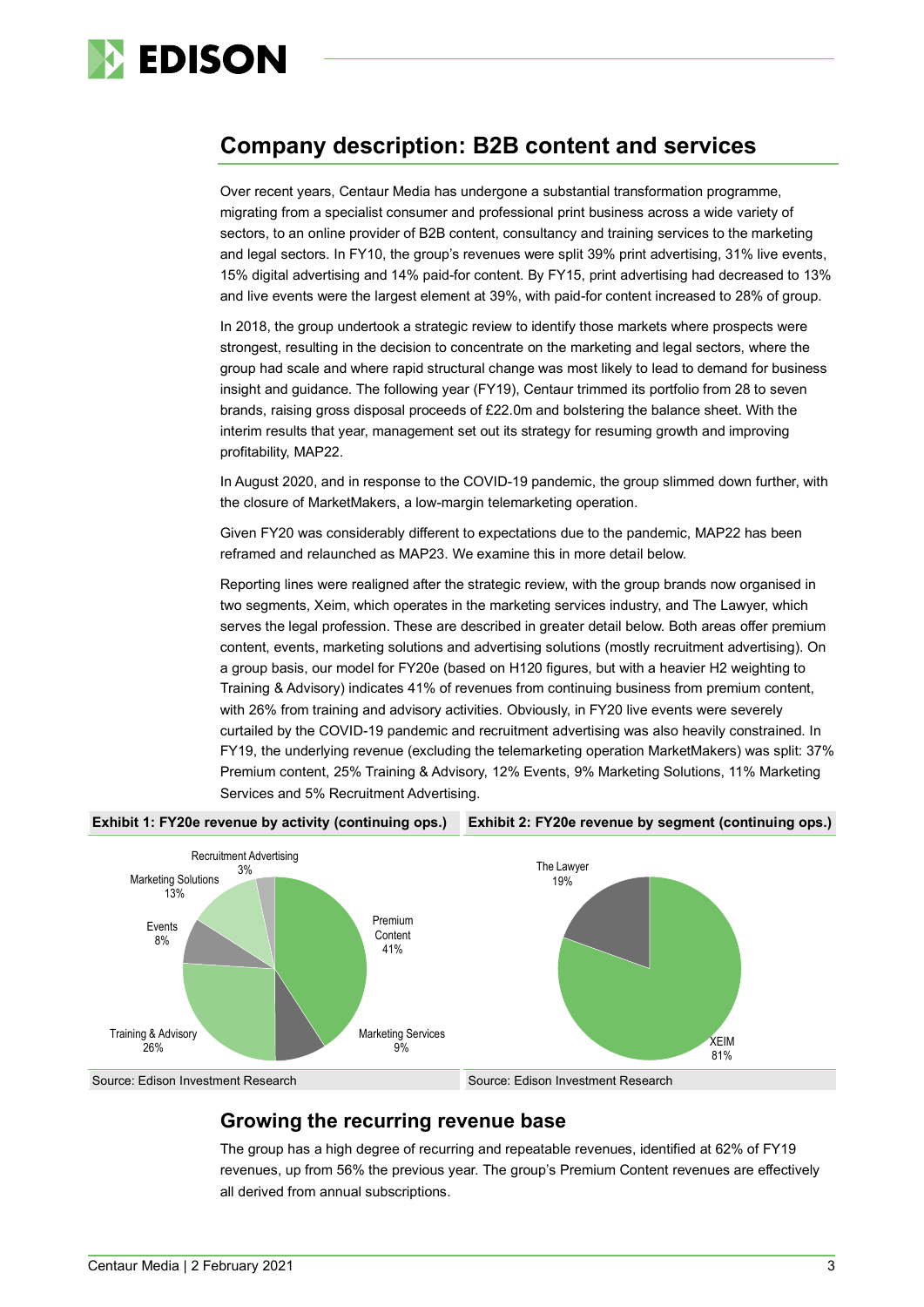

As the group builds its suite of digital subscription products and, in particular, grows its enterpriselevel subscription book of business, the quality of earnings is increasing and the 'stickiness' improves.

| Segment    | <b>Brand</b>                                         | <b>Premium</b><br>content | <b>Marketing</b><br>services | <b>Training</b><br>and<br>advisory | Events       | <b>Marketing</b><br>and<br>advertising<br>solutions |
|------------|------------------------------------------------------|---------------------------|------------------------------|------------------------------------|--------------|-----------------------------------------------------|
|            | Econsultancy, Oystercatchers                         | √                         |                              | $\checkmark$                       | $\checkmark$ | √                                                   |
|            | Influencer Intelligence, Fashion & Beauty<br>Monitor | $\checkmark$              |                              |                                    |              |                                                     |
|            | Mini-MBA                                             |                           |                              | $\checkmark$                       |              |                                                     |
| Xeim       | <b>Marketing Week</b>                                |                           |                              |                                    |              | $\checkmark$                                        |
|            | Festival of Marketing                                |                           |                              |                                    | $\checkmark$ |                                                     |
|            | Creative Review / Design Week                        | $\checkmark$              |                              |                                    | $\checkmark$ | √                                                   |
|            | Really B2B                                           |                           | $\checkmark$                 |                                    |              |                                                     |
| The Lawyer | The Lawyer                                           | $\checkmark$              |                              |                                    | $\checkmark$ | $\checkmark$                                        |

# **Management brings range of skills**

The management team is headed by Swag Mukerji CEO and Simon Longfield CFO. Swag joined the group in July 2016 as CFO and took over as CEO when Andria Vidler stepped down in September 2019. Swag is a qualified accountant with senior management experience in CEO, CFO and COO roles across a wide range of private and quoted companies and multiple sectors from healthcare to consumer products to medical technology. Simon joined the group in November 2019, having previously been CFO of BMI Research. This was a subscription business, acquired by Fitch having expanded internationally under his watch. Their tenure marks a distinct departure from the print heritage of the group. The chair is Colin Jones, previously group finance director of Euromoney.

Swag and Simon present their views on the challenges and opportunities facing the group in this video interview.



**Exhibit 4: Management interview**

Source: Edison Investment Research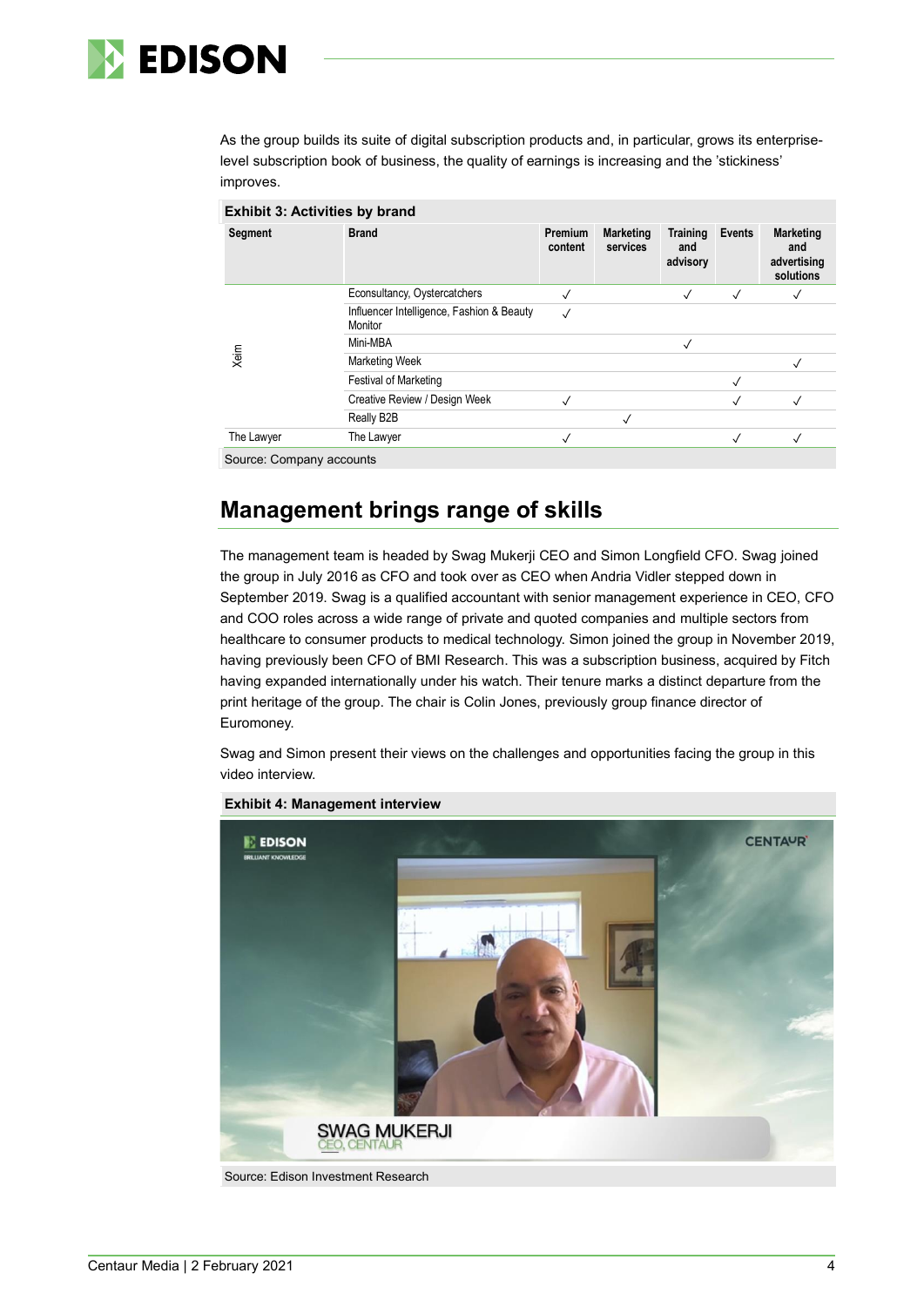

# **MAP22 morphs into MAP23**

MAP22, the earlier margin acceleration plan, was put in place to drive improvement in EBITDA margin over three years to at least 20% by FY22. Obviously, this took no account of the impact of the pandemic on the business and the economy, and the initiative has now been reframed with the time horizon pushed out a year to FY23.

The key targets are now to deliver:

- revenue of at least £45m in FY23; and
- an EBITDA margin of at least 23% for FY23.

This requires a CAGR of 11.8% from the guidance of at least £32m revenue for FY20e and a doubling of EBITDA margin from the forecast 11.5% in FY20.

The underlying objective is unchanged: to deliver against Centaur's financial targets through profitable, organic revenue growth. MAP22 also sought (and achieved) enhanced cost efficiencies. It included the following objectives:

- Cross-selling Xeim's suite of products and services to enterprise clients.
- Making operational improvements at Econsultancy (this originally encompassed MarketMakers, but this business was closed as COVID-19 took hold and its route to sustainable profitability was compromised).
- Launching new products at The Lawyer to enhance digital subscription growth.
- Taking advantage of its common technology stack, a recent investment, to build new content offerings.

The theme within MAP22 of driving revenues from Influencer Intelligence, Mini-MBA and other eLearning courses, Festival of Marketing, Econsultancy and The Lawyer has been refined. With the exception of Festival of Marketing, these other properties have been identified as the group's Flagship 4, which will benefit from prioritisation of investment and resource.

The rest of the portfolio will continue to play an important role, particularly in facilitating the crossand up-sell across the range of the group's expertise.

#### **Xeim in focus**

The Xeim brands are as shown in Exhibit 3, above. Three are identified as Flagship brands: Econsultancy, Influencer Intelligence and the Mini-MBA. We estimate these business areas represented around 60% of segmental revenues in FY20 and we discuss them in greater detail below.

**Econsultancy** (we estimate around 19% of the group's expected continuing FY20 revenues) has two key service offerings: insight and learning. The platform helps its users to enhance the performance of their marketing and ecommerce propositions through digital marketing transformation. This is delivered online as training, insight and essential information to stay up to date in a fast-changing landscape.

The premium content may be provided on a traditional consultancy basis, typically to major brands but increasingly on a subscription basis, incorporating business information and analytics. Most content is now behind a paywall. Although digital transformation has been in progress amongst the potential and existing client base for many years, the process is never complete and one-off projects can and do morph into long-term working relationships. While subscriptions are lower value, the value is considerably higher in margins, with content created once and used multiple times. Management believes it deals with 55 of the largest UK spenders on digital marketing.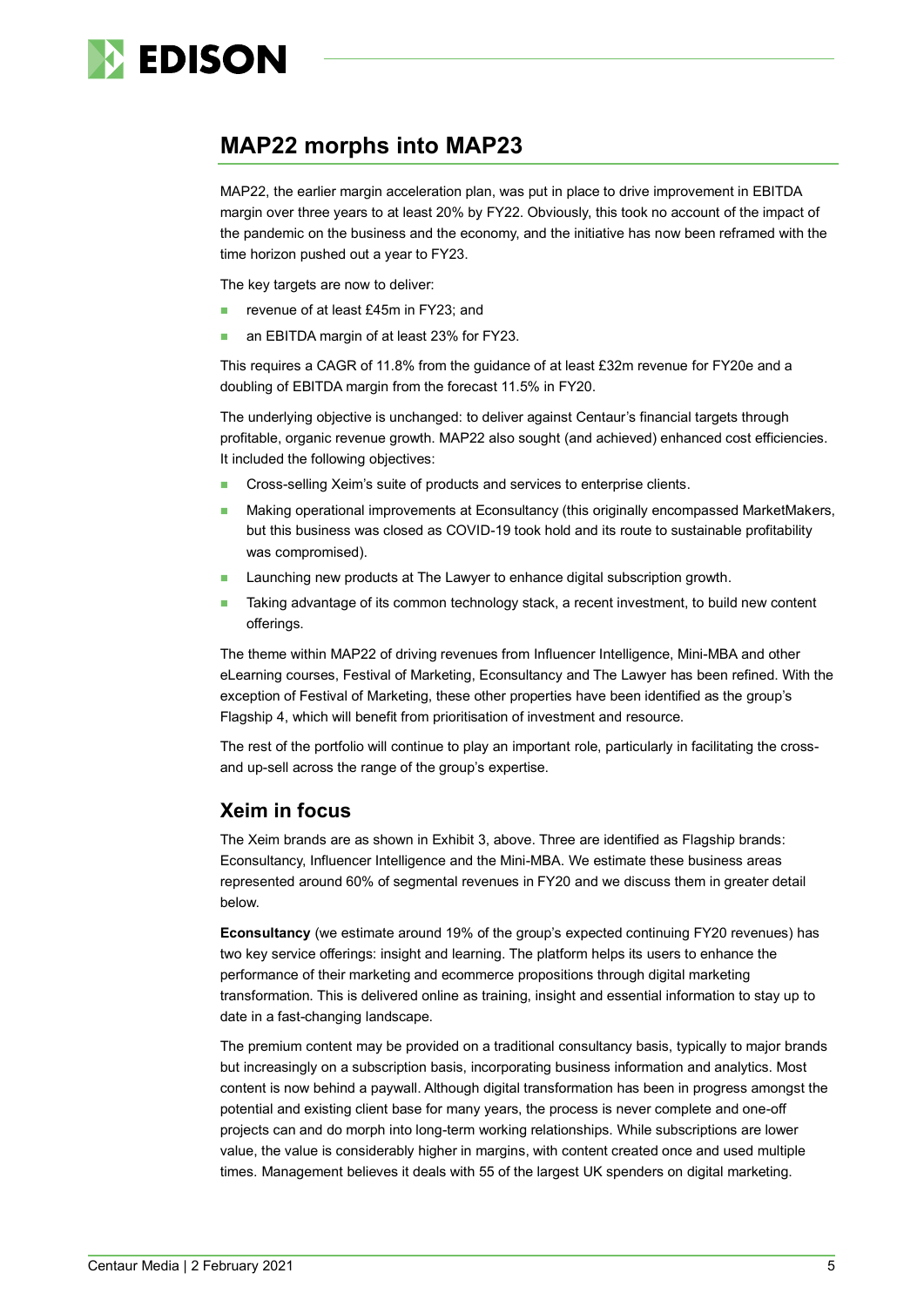

Econsultancy also offers digital learning content, built into courses and available as one-off modules. While traditionally this was offered on a face-to-face basis, COVID-19 has encouraged the development of online options, with the future likely to be one of blended learning.

Historically, Econsultancy sold its training and consultancy services separately from its subscription offering. A revised marketing approach is putting subscriptions at the heart of a combined offering, which should help lift volumes, with cross- and up-sells to existing clients and a more coherent proposition for potential customers.

**Influencer Intelligence** (we estimate c 10% of FY20 revenues) has established itself as a marketleading source of trusted information and analytics for brands looking to harness the power of global influencers and talent. Revenues grew 11% in 2019, although we would anticipate it may have been a more difficult market in FY20 as the pandemic took hold and brands' marketing strategies were reappraised. The influencer market is a relatively recent phenomenon and pricing structures are yet to formalise. However, it is gaining traction quickly and management states Mediakix has valued the market at \$15bn by FY22. A small number of influencers now command very high fees and value is difficult to assess. Centaur's database currently covers around 120k individual influencers and the intention is to scale considerably, adding another 250k.

The product is sold on subscription to brands and to agencies. The additional scale, alongside the analytics, should enable subscription pricing to build.

**Mini-MBA** (we estimate c 16% of FY20 revenues) was set up as an offering of Marketing Week, along with its columnist and high-profile industry figure, Mark Ritson, in 2016 and has since taken on a life of its own. It sells courses in marketing and, since 2019, brand management. While the qualification is not independently accredited, it is increasingly cited by marketing professionals in their resumes. Customers include familiar global names in the technology and FMCG sectors.

With online delivery and a move to a new operating platform, the proposition is increasingly scalable, with the opportunity to increase the number of cohorts each year. The marketing effort is now being stepped up, using the experience gleaned from ecommerce in other parts of the group. Professor Mark Ritson continues to be the 'face' of the Mini-MBA. He has a high profile in the industry for keynote speaking and thought leadership, having taught marketing on MBA programmes and has a financial interest in the ongoing success of the programme, although the IP rests with Centaur. There is considerable opportunity to extend the programme geographically – particularly in the US.

The remaining brands within the portfolio have been retained because they are of genuine value to the group. **Oystercatchers**, previously reported within Econsultancy, is a consultancy bought in 2016 that assists clients with the pitch process between client and agency. This gives the group a strong entrée into new clients, which can then be introduced to the other group services. **Really** was kept when MarketMakers was sold and is now run (remotely for the time being) from the main group offices. Its business model is about curating leads to drive return on marketing investment – a service inherently useful inside the group and to third parties. **Festival of Marketing** has had to reinvent itself to suit the altered circumstances but has good traction with sponsors and audiences. Its efforts are now focused on building greater year-round engagement with its stakeholders. **Marketing Week**, **Fashion & Beauty Monitor**, **Design Week** and **Creative Review** are all strong brands within their verticals, driven by relevant and engaging content.

#### **The Lawyer**

We estimate The Lawyer is c 20% of continuing FY20 group revenues. The Lawyer brand is the sole remaining non-marketing-oriented business from what used to be a very broad portfolio. When other titles were sold, offers were invited but none reflected the quality and potential of the asset, which is a genuine flagship market intelligence product for the global legal sector. Around 60% of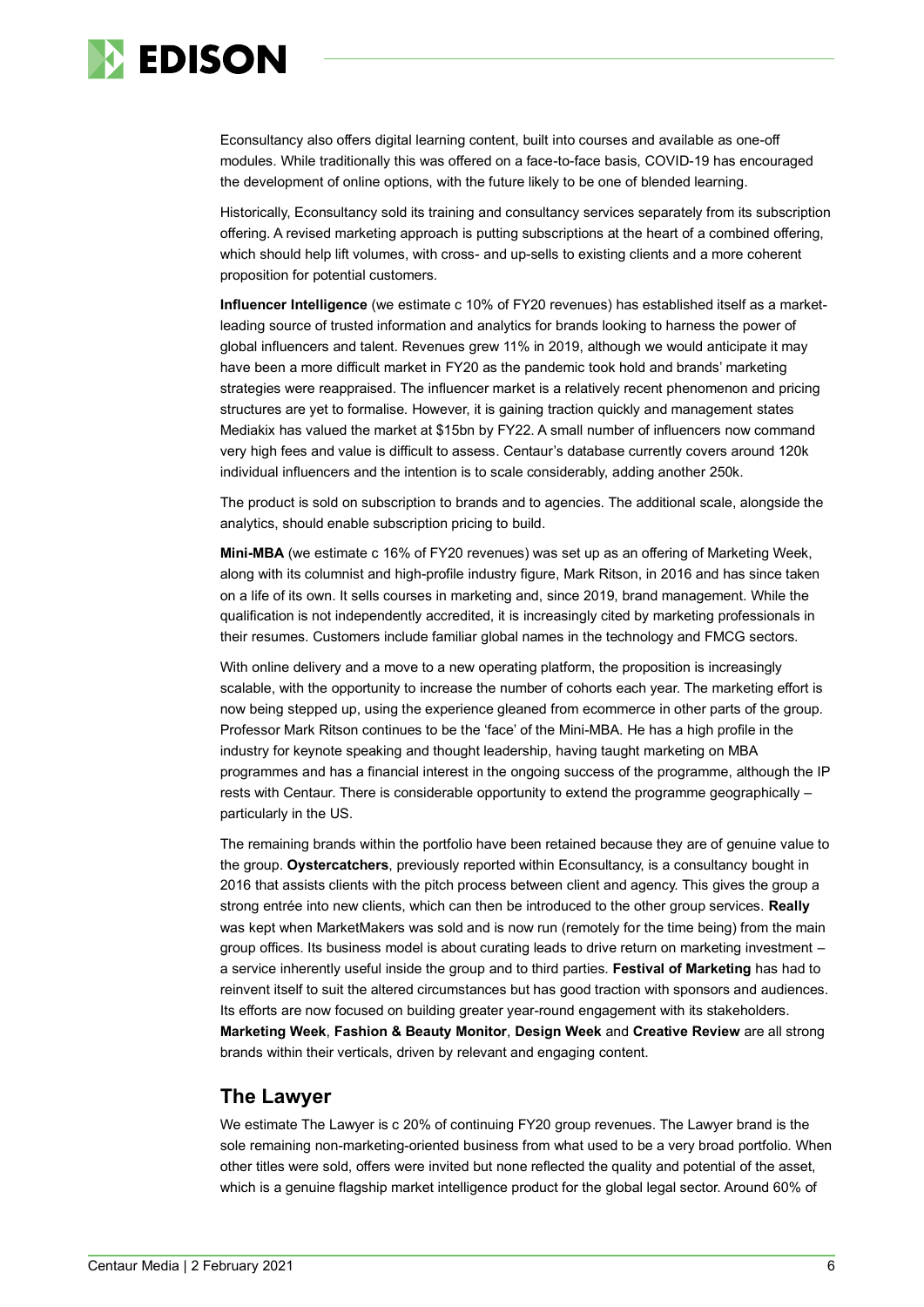

the segmental revenues are derived from premium content. In FY19, The Lawyer had more than 300 corporate clients, including 90% of the 50 largest UK firms and top US firms in London.

The strategy to develop the business is centred on driving subscription revenues and increase regular engagement by individuals within subscribing firms, so building value. Historically, The Lawyer compiled one-off reports throughout the year that help firms benchmark themselves against their peers. By increasing the relevant content delivered through regular newsletters and by running trackers in areas such as litigation, the utility to the individual user and the client is increasing. Driving regular use of The Lawyer's resources should help with client retention, although this is not an issue as renewals are reported by management to be very strong. Embedding The Lawyer's content into users' work-flows also makes conversations on pricing easier to broach.

The Lawyer also runs popular events and awards ceremonies, although this has obviously not been possible in the traditional way during the pandemic.

# **Corporate social responsibility**

In FY19, the group set up an employee advisory panel on diversity, inclusion, culture and engagement, reporting to the CEO and with a NED sponsor. Management conducts regular 'town hall' meetings with staff, including Q&A, currently carried out virtually.

The workforce is roughly evenly split male: female, with the ratio at board level of 5:3. The board consists of six non-executive directors, plus the group CEO and CFO.

With the workforce now predominantly consolidated into the WeWork office at Waterloo, London and little in the way of remaining print assets, Centaur's direct environmental footprint is relatively limited. However, management is committed to minimising the impact under its control.

# **Financials**

#### **Rebased earnings**

The group has undergone a considerable transformation over the last few years, with a large number of operations closed or disposed, leading to restatements of earlier accounts and making any assessment of the long-term historical performance of limited use. Our financial summary (Exhibit 8) presents the historic FY19 and FY18 numbers as published in the FY19 Report & Accounts, themselves restated for the earlier disposals. During FY20, the telemarketing operation was closed and we would therefore anticipate the FY19 figures will be restated on a continuing basis on publication of the full-year figures on 17 March. Stripping the MarketMakers, Marketing Week Live and VBR revenue (£10.4m) out of the FY19 figures gives a true revenue comparator of £38.4m.

The trading update indicates a FY20 revenue of 'at least £32m' and our model suggests £32.2m, in line with management guidance. This is an underlying, like-for-like decrease of 16%, which primarily reflects the impact of the COVID-19 pandemic on the conduct of the business. The largest element of the shortfall is attributable to events, both within Xeim, where the Festival of Marketing was conducted online rather than in person (although this improved the achieved gross margin) and at The Lawyer, where the normal awards ceremonies were also in abeyance. Recruitment advertising also understandably will have taken a hit in the year, with the other areas of shortfall shown in the exhibit below.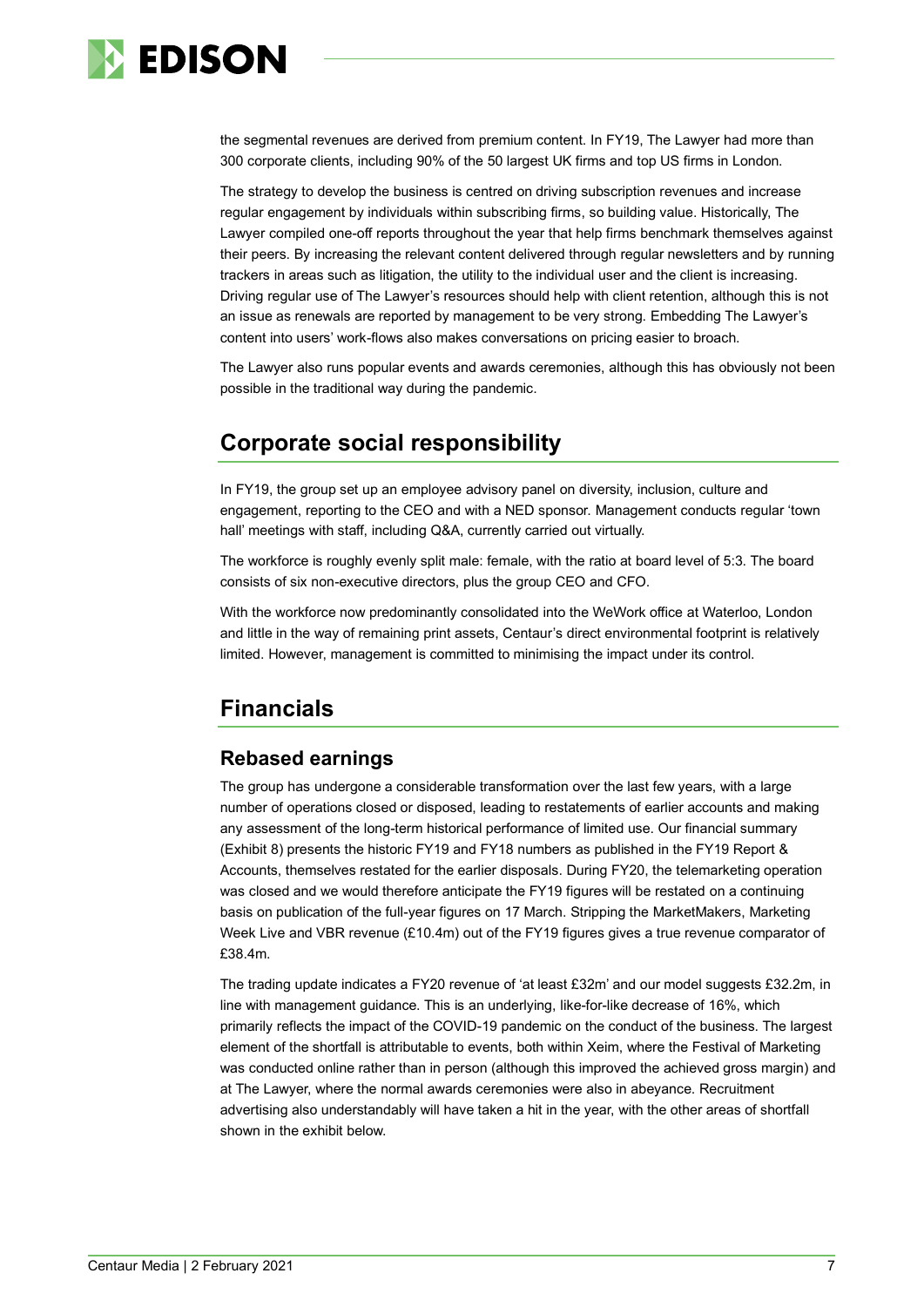



**Exhibit 5: Bridge of FY19 published revenue to FY20 expected revenue**

Source: Company accounts, Edison Investment Research

We have been relatively cautious in our assumptions and do not anticipate that in-person events will resume in FY21. Future events may evolve as a hybrid offering with a mix of physical and virtual. Our modelling is more aggressive in the build of training and advisory over the forecast period, given the group's ambitions to scale the Mini-MBA platform and offering. We anticipate this segment will account for 43% of Xeim's revenues by FY22, from 24% in FY19 (continuing revenues). We expect there will be a seasonal weighting to H2 each year, driven by the timing of events and with some year-end budget utilisation at client companies. Driving subscriptions within the mix will obviously help to smooth this out.

Exhibit 6 shows how the revenues are set to build across our forecast period to FY22. The new MAP23 plan extends a year further, with the stated ambition to build to revenue of £45m and an EBITDA margin of 23%. This looks achievable on the trajectory we have outlined.

#### **Reduced operating cost base**

A key benefit of the portfolio concentration has been the reduction of the operating cost base, with close management of costs has been a continuing theme. The removal of duplicated brand management and processing costs were estimated at taking £5m out of central costs on an annualised basis at the time of the FY19 final results. On a practical level, it facilitated the group's operations being able to move out of expensive office space in London W1 and relocate to serviced offices in London SE1.





With the onset of the pandemic, management acted quickly on controllable costs, halting recruitment, reducing board and senior management remuneration and furloughing roughly 25% of the workforce. The decision was also taken to close MarketMakers, which had been operating from

Source: Company accounts, Edison Investment Research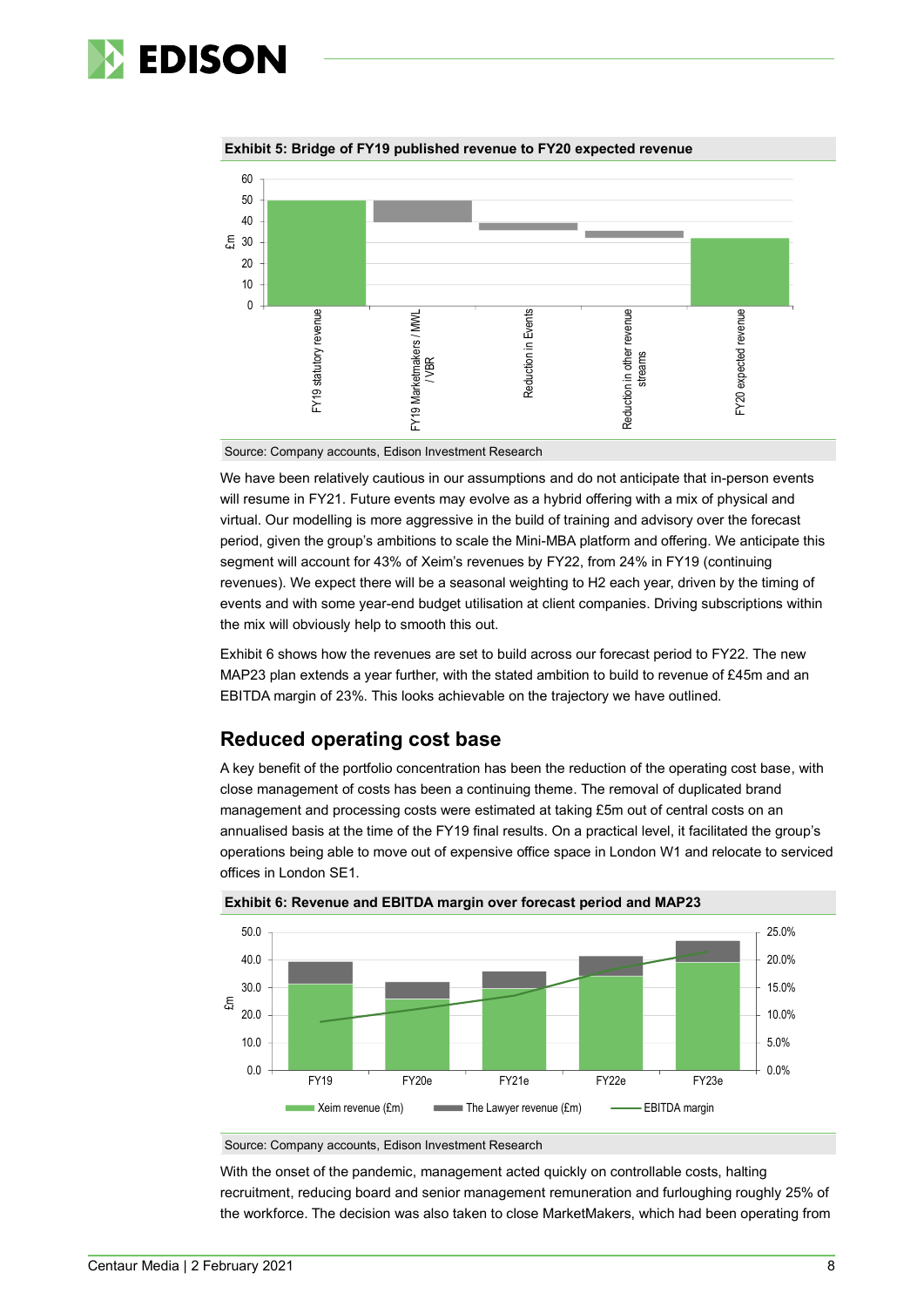

offices in Portsmouth. This will also have a beneficial impact on future group margins, as MarketMakers was a relatively labour-intensive, telemarketing operation, making it more difficult to scale.

While some of the pandemic cost cutting will have been temporary, we expect there to be a continuing improvement in EBITDA margin as the business evolves along the MAP23 path. This is predicated on an underlying principle that is much of the premium content can be created once and sold many times. Systemisation should help the business to scale efficiently. Similarly, expanding the numbers within the cohorts taking the Mini MBA courses drives the revenue while having little impact on costs.

#### **Cash flow should stay strong**

Centaur has, in retrospect, been fortunate in the timing of its simplification and disposal programme. The rebasing of costs to better align with the revised scale and scope of the group's activities should flow through in an improved, smoother cash flow profile.

The group's business model has inherently attractive cash flow properties, with conversion of adjusted EBITDA to cash of 85% in FY18 and 100% in FY19.

In September 2019, Centaur laid out a revised dividend policy, targeting a 40% payout of adjusted earnings. It had planned a 5.0p special dividend to share the disposal proceeds, to be paid in May 2020, but this was deferred in light of the circumstances of the pandemic. In our model, we have assumed that the strength of the balance sheet will enable a final dividend to be paid in respect of FY20e and have pencilled this in at 0.5p. For the following year and for FY22e, we have assumed a payment of 1.0p.

# **Cash-positive balance sheet**

The FY19 disposals of assets servicing financial services, business travel, HR and engineering raised net proceeds of £16.4m and transformed the balance sheet, which ended that year in a net cash position of £9.1m. Despite the effect of the pandemic on the operation of the business, the careful management of cash has ensured the balance sheet has stayed healthy without recourse either to shareholders or the banks.

In November 2018 the group renewed its £25m multi-currency revolving credit facility with the Royal Bank of Scotland and Lloyds, which runs to November 2021, with the option to extend for two periods of one year each. The recent end FY20 trading update indicates a year-end position of £8.3m net cash, with the RCF undrawn. This is despite having paid out £1.2m in H220 in exceptional costs mostly relating to the closure of MarketMakers. We expect the cash position to remain at around the same level in FY21e and step up over the following years, reflecting the good projected cash flow, despite continuing investment in sales and capability. At some juncture acquisitions may be back on the cards, but at this point, management's efforts are concentrated on developing the assets within the portfolio to their optimum extent.

# **Sensitivities**

With the greater focus in the business model following the series of disposals, the sensitivities to the financial performance have also concentrated. The last year has clearly demonstrated that not all can be foreseen or planned for. The COVID-19 pandemic has had a profound effect on the way business is conducted, with the impact most obviously demonstrated within the events segment, where in-person events were first postponed then reconfigured to an online format, although with a high negative effect on revenues and margin. The roll-out of the vaccine programme increases the prospect that some or all planned events can be resumed, although we think this unlikely for FY21. In future years, it is possible an online element will be maintained.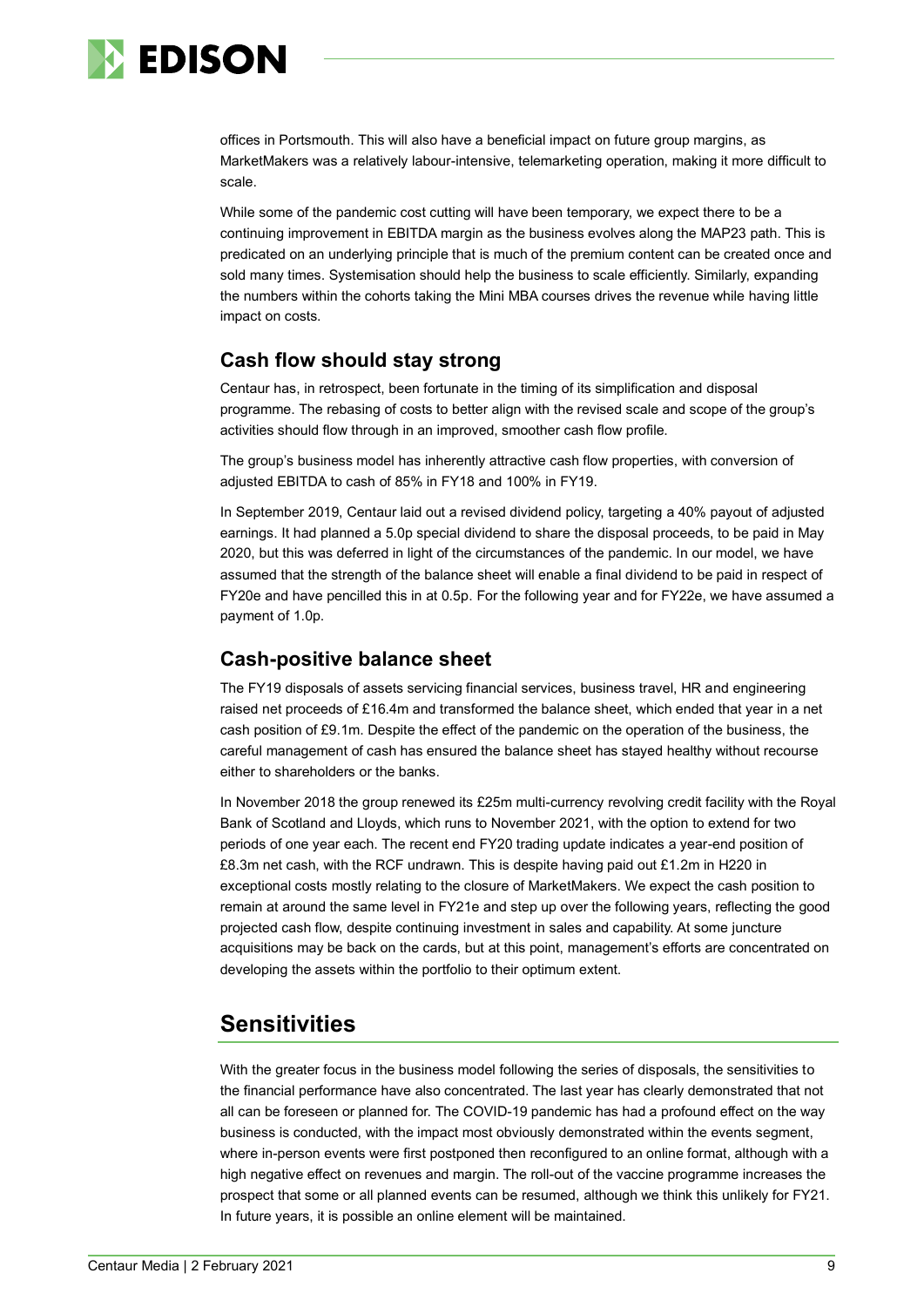

The key sensitivity is in the execution risk around the implementation of MAP23. The reconfiguration of the sales function needs to deliver against the promise and on the subscription revenues that will improve the quality of underlying earnings.

The Financial Conduct Authority (FCA) requires premium listed companies to maintain a free float of at least 25%. It does not regard Centaur's major institutional shareholders (see page 12) as contributing to that free float, which it calculates at 18.5%. The FCA has granted the company a temporary modification to its listing obligations to allow for a minimum of 17.5% of the ordinary shares in the company to be held in public hands. This modification runs until 27 May 2021.

Other sensitivities are common to most business and include:

- Credit risk: the group has a large number of clients, with no one or small group representing a meaningful percentage of revenue. Most are large businesses in verticals such as pharmaceuticals and FMCG.
- IT risk: migration to new platforms is always an additional concern beyond the normal reliance on IT systems. Centaur is committed to investing in its tech stack to support its commercial offering and scale its growth. Allied to this is the importance of data security and the commercial and reputational risks of breaches.

# **Valuation**

Centaur has a high-quality share register, comprising multiple institutions as listed below, with the shares tightly held.

We have appraised the valuation of Centaur's shares in the context of a UK-based peer group and looked at the value suggested by a DCF analysis.

#### **Peer comparison**

We have chosen a peer set comprising other UK quoted B2B media companies, which we regard as the closest comparators. Two of them are far larger in scale (RELX and Ascential). To reflect their size and scale differential, we have discounted their ratings by 30%, while acknowledging t this is a subjective judgement.

| $\sum$                                    |           |                                 |                           |                          |                         |                          |                           |        |                |                         |
|-------------------------------------------|-----------|---------------------------------|---------------------------|--------------------------|-------------------------|--------------------------|---------------------------|--------|----------------|-------------------------|
|                                           | Price (p) | <b>Mkt Cap</b><br>$(\text{Em})$ | <b>YTD Perf</b><br>$(\%)$ | <b>EV/Sales 1</b><br>(x) | <b>EV/EBITDA</b><br>(x) | <b>EV/EBITDA1</b><br>(x) | <b>EV/EBITDA 2</b><br>(x) | P/E(x) | $P/E_1$<br>(x) | P/E <sub>2</sub><br>(x) |
| Wilmington                                | 161       | 141                             | 0.9                       | 1.7                      | 9.4                     | 9.4                      | 8                         | 15.3   | 15.5           | 11.9                    |
| Hyve                                      | 102.3     | 271                             | $-9.6$                    | 4.7                      |                         |                          | 13.2                      |        |                | 28.4                    |
| Ebiquity                                  | 20.5      | 16                              | 3.0                       | 0.6                      | 3                       | 19.7                     | 6.5                       | 5.7    |                | 110.8                   |
| Dods                                      | 3.05      | 18                              | 1.7                       | 0.9                      |                         |                          |                           | 25.4   |                |                         |
| Bonhill                                   | 9.75      | 10                              | $-11.4$                   | 0.51                     | 4.4                     | 25.6                     | 11.4                      | 4.4    | ٠              | 19.5                    |
| Kin and Carta                             | 143       | 241                             | 0.7                       | 2.1                      | 17                      | 14.2                     | 11.3                      | 27.5   | 23.4           | 16.7                    |
| <b>RELX</b> (discounted<br>$33\%)$        | 1812.5    | 35062                           | 1.1                       | 3.9                      | 11.0                    | 11.6                     | 10.5                      | 13.0   | 15.4           | 13.5                    |
| Ascential (discounted<br>33%              | 331.6     | 1337                            | $-13.7$                   | 3.6                      | 8.2                     | 22.2                     | 10.5                      | 11.9   | 175.5          | 20.6                    |
| Average                                   |           |                                 | $-3.4$                    | 2.2                      | 8.8                     | 17.1                     | 10.2                      | 14.7   | 57.5           | 31.6                    |
| Median                                    |           |                                 | 0.8                       | 1.9                      | 8.8                     | 17.0                     | 10.5                      | 13.0   | 19.5           | 19.5                    |
| Centaur                                   | 33.00     | 48.5                            | 10.0                      | 1.2                      | 8.9                     | 11.0                     | 8.1                       |        |                | 66.5                    |
| Parity with median implies share price of |           |                                 |                           | 47.3                     | 32.0                    | 47.3                     | 40.6                      |        |                |                         |

#### **Exhibit 7: Peer valuation multiples**

Source: Edison Investment Research, Refinitiv. Note: Priced at 1 February 2021.

With a relatively wide range of valuation metrics, we have compared Centaur's rating with the median of peers. As we estimate negative EPS for FY20, we have looked at FY21e, where the P/E of 66.5x at the current price compares to 19.5x for peers, but the larger recovery is in earnings is set for FY22, where sector forecasts are not yet broadly available. The differential is clearer when looking at EV/Sales and EV/EBITDA. Centaur's shares are priced at a notable discount, which we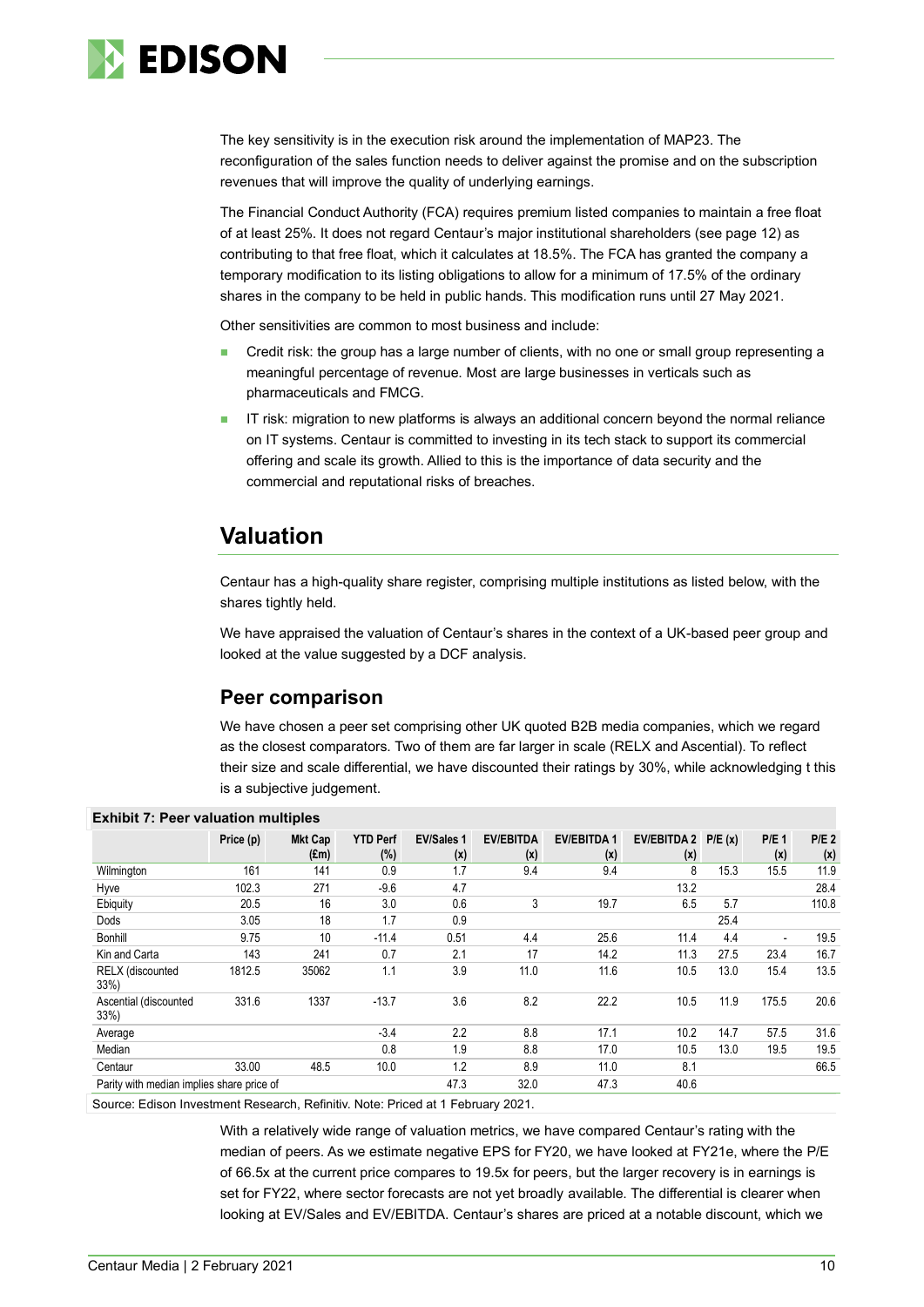

would ascribe partly to the group's mixed financial performance and previous disappointments. Parity with peers on EV/Sales for FY20 would imply a share price of 47p and on EV/EBITDA averaged across FY19, FY20 and FY21 would suggest a price of 40p, 21% higher than the current level.

# **DCF valuation**

**Exhibit 8: DCF (p/share) at varying WACCs and terminal growth rates**

|             |          | --Terminal growth rate------------------<br>--------------- |       |       |       |       |  |  |
|-------------|----------|-------------------------------------------------------------|-------|-------|-------|-------|--|--|
|             |          | 0.00%                                                       | 1.00% | 2.00% | 3.00% | 4.00% |  |  |
|             | 11.50%   | 0.41                                                        | 0.43  | 0.44  | 0.47  | 0.49  |  |  |
|             | 11.00%   | 0.43                                                        | 0.45  | 0.47  | 0.49  | 0.52  |  |  |
|             | 10.50%   | 0.45                                                        | 0.47  | 0.49  | 0.52  | 0.56  |  |  |
| <b>WACC</b> | 10.00%   | 0.47                                                        | 0.49  | 0.52  | 0.55  | 0.60  |  |  |
|             | 9.50%    | 0.49                                                        | 0.51  | 0.55  | 0.59  | 0.65  |  |  |
|             | $9.00\%$ | 0.51                                                        | 0.54  | 0.58  | 0.63  | 0.70  |  |  |
|             | 8.50%    | 0.54                                                        | 0.58  | 0.62  | 0.68  | 0.77  |  |  |
|             | 8.00%    | 0.57                                                        | 0.61  | 0.67  | 0.74  | 0.86  |  |  |
|             | 7.50%    | 0.61                                                        | 0.66  | 0.72  | 0.82  | 0.97  |  |  |
|             | 7.00%    | 0.65                                                        | 0.71  | 0.79  | 0.91  | 1.12  |  |  |

Source: Edison Investment Research

We have also looked at a DCF using various WACCs and terminal growth rates, as shown in the exhibit above, with an assumption of 5% forecast revenue growth beyond the explicit forecast period. For illustrative purposes, if we select a WACC of 9.0% and a terminal growth rate of 2%, the valuation derived is 58p, ahead of the level suggested by the peer comparison.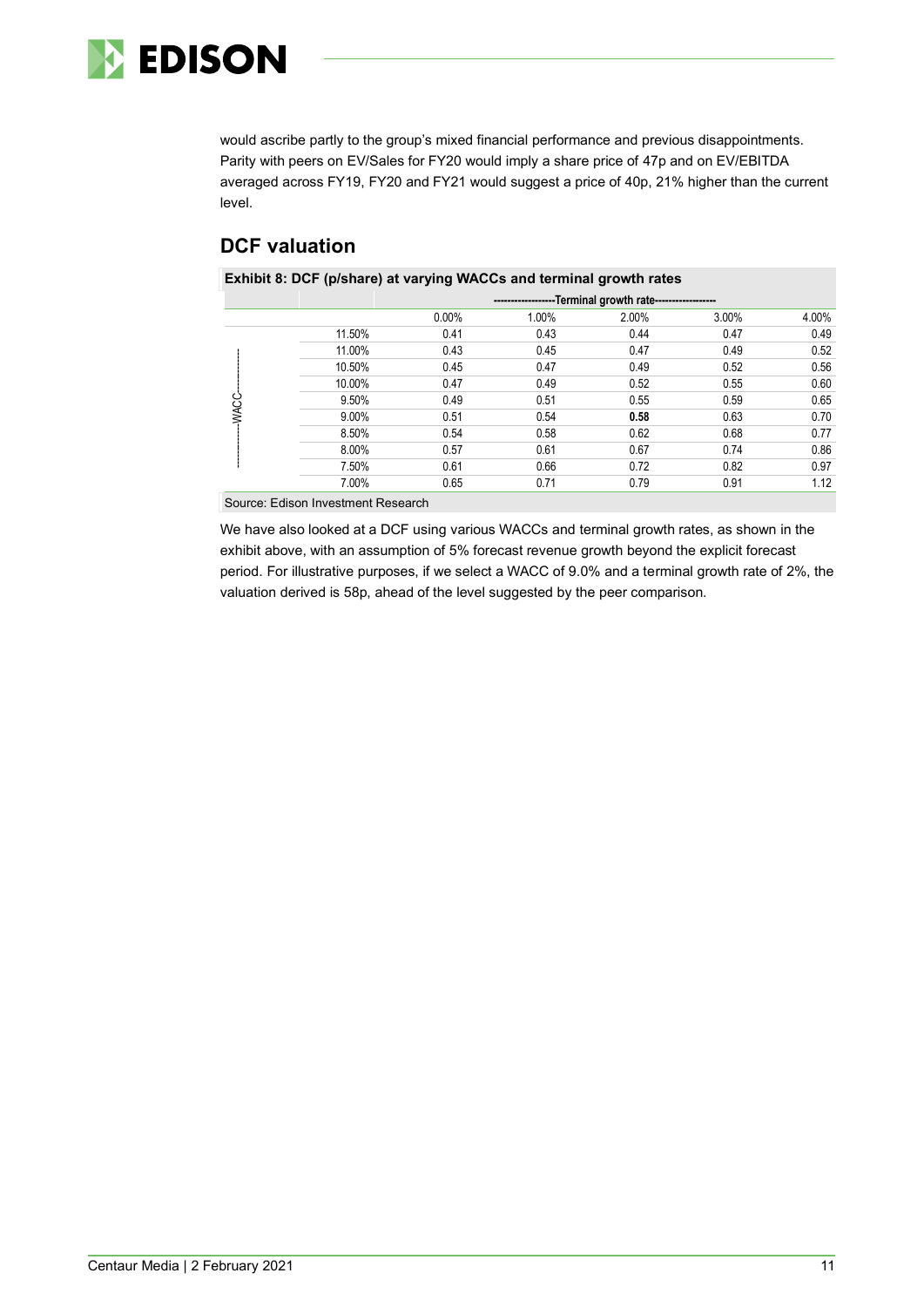

#### **Exhibit 9: Financial summary**

|                                                                     | £m | 2018           | 2019           | 2020e*         | 2021e        | 2022e        |
|---------------------------------------------------------------------|----|----------------|----------------|----------------|--------------|--------------|
| 31-December                                                         |    | <b>IFRS</b>    | <b>IFRS</b>    | <b>IFRS</b>    | <b>IFRS</b>  | <b>IFRS</b>  |
| <b>INCOME STATEMENT</b>                                             |    |                |                |                |              |              |
| Revenue                                                             |    | 50.3           | 48.9           | 32.2           | 36.1         | 41.5         |
| Cost of Sales                                                       |    | (9.9)          | (9.4)          | (7.3)          | (10.0)       | (11.9)       |
| <b>Gross Profit</b>                                                 |    | 40.4           | 39.6           | 24.9           | 26.1         | 29.7         |
| <b>EBITDA</b>                                                       |    | 1.4<br>(2.2)   | 4.4<br>(1.1)   | 3.6<br>(0.1)   | 4.9<br>1.4   | 7.6<br>3.9   |
| Normalised operating profit<br>Amortisation of acquired intangibles |    | (2.5)          | (2.4)          | (1.5)          | (1.1)        | (0.5)        |
| Exceptionals                                                        |    | (14.8)         | (4.8)          | (0.1)          | 0.0          | 0.0          |
| Share-based payments                                                |    | (0.8)          | (0.1)          | (0.5)          | 0.0          | 0.0          |
| Reported operating profit                                           |    | (20.3)         | (8.4)          | (2.2)          | 0.3          | 3.3          |
| Net Interest                                                        |    | (0.2)          | (0.3)          | (0.3)          | (0.3)        | (0.3)        |
| Joint ventures & associates (post tax)                              |    | 0.0            | 0.0            | 0.0            | 0.0          | 0.0          |
| Exceptionals                                                        |    | 0.0            | 0.0            | 0.0            | 0.0          | 0.0          |
| Profit Before Tax (norm)                                            |    | (2.4)          | (1.4)          | (0.4)          | 1.1          | 3.6          |
| Profit Before Tax (reported)                                        |    | (20.5)         | (8.7)          | (2.5)          | (0.0)        | 3.0          |
| Reported tax                                                        |    | 1.1            | 0.7            | 0.0            | (0.3)        | (0.7)        |
| Profit After Tax (norm)                                             |    | (2.0)          | (1.9)          | (0.4)          | 0.7          | 2.9          |
| Profit After Tax (reported)                                         |    | (19.4)         | (8.0)          | (2.5)          | (0.4)        | 2.4          |
| Minority interests                                                  |    | 0.0            | 0.0            | 0.0            | 0.0          | 0.0          |
| Discontinued operations                                             |    | 5.2            | 9.9            | (13.1)         | (0.0)        | 0.0          |
| Net income (normalised)                                             |    | (2.0)          | (1.9)          | (13.5)         | 0.7          | 2.9          |
| Net income (reported)                                               |    | (14.2)         | 1.9            | (15.6)         | (0.4)        | 2.4          |
| Average Number of Shares Outstanding (m)                            |    | 144            | 143            | 144            | 147          | 147          |
| EPS - normalised (p)                                                |    | (1.4)          | (1.3)          | (0.3)          | 0.5          | 2.0          |
| EPS - normalised fully diluted (p)                                  |    | (1.4)          | (1.3)          | (0.3)          | 0.5          | 2.0          |
| EPS - basic reported (p)                                            |    | (9.9)          | 1.4            | (10.8)         | (0.3)        | 1.6          |
| Dividend per share (p)                                              |    | 3.0            | 1.5            | 0.5            | 1.0          | 1.0          |
| Revenue growth (%)                                                  |    | (22.3)         | (2.7)          | (16.1)         | 12.1         | 15.2         |
| Gross Margin (%)                                                    |    | 80.3           | 80.8           | 77.3           | 72.3         | 71.4         |
| EBITDA (IFRS) Margin (%)                                            |    | 2.8            | 9.1            | 11.2           | 13.6         | 18.3         |
| Normalised Operating Margin (%)                                     |    | (4.4)          | (2.2)          | (0.3)          | 3.8          | 9.3          |
| <b>BALANCE SHEET</b>                                                |    |                |                |                |              |              |
| <b>Fixed Assets</b>                                                 |    | 80.2           | 66.9           | 53.3           | 51.7         | 50.1         |
| Intangible Assets                                                   |    | 78.1           | 61.2           | 47.6           | 46.3         | 45.3         |
| <b>Tangible Assets</b>                                              |    | 1.3            | 4.3            | 4.3            | 4.3          | 4.3          |
| Investments & other                                                 |    | 0.8            | 1.4            | 1.4            | 1.1          | 0.4          |
| <b>Current Assets</b>                                               |    | 15.4           | 20.2           | 15.7           | 15.4         | 19.3         |
| <b>Stocks</b><br>Debtors                                            |    | 1.4<br>13.7    | 0.0<br>10.8    | 0.0<br>7.3     | 0.0<br>7.0   | 0.0<br>8.5   |
|                                                                     |    | 0.1            | 9.3            | 8.3            | 8.3          | 10.7         |
| Cash & cash equivalents<br>Other                                    |    | 0.2            | 0.1            | 0.1            | 0.1          | 0.1          |
| <b>Current Liabilities</b>                                          |    | (28.3)         | (23.3)         | (20.8)         | (20.6)       | (22.0)       |
| Creditors                                                           |    | (13.2)         | (12.5)         | (11.0)         | (10.8)       | (11.1)       |
| Tax and social security                                             |    | 0.0            | 0.0            | 0.0            | 0.0          | 0.0          |
| Short term borrowings                                               |    | 0.0            | 0.0            | 0.0            | 0.0          | 0.0          |
| Other/ Lease liabilities                                            |    | (15.1)         | (10.8)         | (9.9)          | (9.9)        | (11.0)       |
| Long Term Liabilities                                               |    | (0.6)          | (2.7)          | (2.7)          | (2.7)        | (2.7)        |
| Long term borrowings                                                |    | 0.0            | 0.0            | 0.0            | 0.0          | 0.0          |
| Other long term liabilities, including leases                       |    | (0.6)          | (2.7)          | (2.7)          | (2.7)        | (2.7)        |
| Net Assets                                                          |    | 66.7           | 61.1           | 45.5           | 43.7         | 44.7         |
| Minority interests                                                  |    | $0.0\,$        | 0.0            | 0.0            | $0.0\,$      | $0.0\,$      |
| Shareholders' equity                                                |    | 66.7           | 61.1           | 45.5           | 43.7         | 44.7         |
| <b>CASH FLOW</b>                                                    |    |                |                |                |              |              |
| Op Cash Flow before WC and tax                                      |    | 3.9            | 4.4            | 3.6            | 4.9          | 7.6          |
| Working capital                                                     |    | 0.4            | 2.1            | 3.3            | 0.1          | (0.1)        |
| Exceptional & other                                                 |    | 2.5            | (1.9)          | (4.6)          | (0.0)        | 0.0          |
| Tax                                                                 |    | (1.2)          | 0.1            | 0.0            | 0.0          | 0.0          |
| Net operating cash flow                                             |    | 5.6            | 4.7            | 2.3            | 5.0          | 7.5          |
| Capex<br>Acquisitions/disposals                                     |    | (2.8)          | (1.6)          | (0.9)          | (1.6)        | (1.6)        |
| Net interest                                                        |    | (1.5)          | 16.3           | (0.1)<br>(0.3) | 0.0          | 0.0          |
| Equity financing                                                    |    | (0.4)<br>(0.4) | (0.2)<br>(0.6) | 0.0            | (0.3)<br>0.0 | (0.3)<br>0.0 |
| Dividends                                                           |    | (4.3)          | (7.1)          | 0.0            | (1.5)        | (1.5)        |
| Other                                                               |    | (0.2)          | (2.2)          | (1.9)          | (1.6)        | (1.7)        |
| Net Cash Flow                                                       |    | (4.0)          | 9.3            | (0.9)          | (0.0)        | 2.4          |
| Opening net debt/(cash)                                             |    | (4.1)          | (0.1)          | (9.3)          | (8.3)        | (8.3)        |
| FX                                                                  |    | 0.0            | 0.0            | 0.0            | 0.0          | 0.0          |
| Other non-cash movements                                            |    | 0.0            | (0.1)          | (0.1)          | 0.0          | 0.0          |
| Closing net debt/(cash)                                             |    | (0.1)          | (9.3)          | (8.3)          | (8.3)        | (10.7)       |

Source: Company accounts, Edison Investment Research. Note: \*FY20 estimates are adjusted for closure of MarketMakers.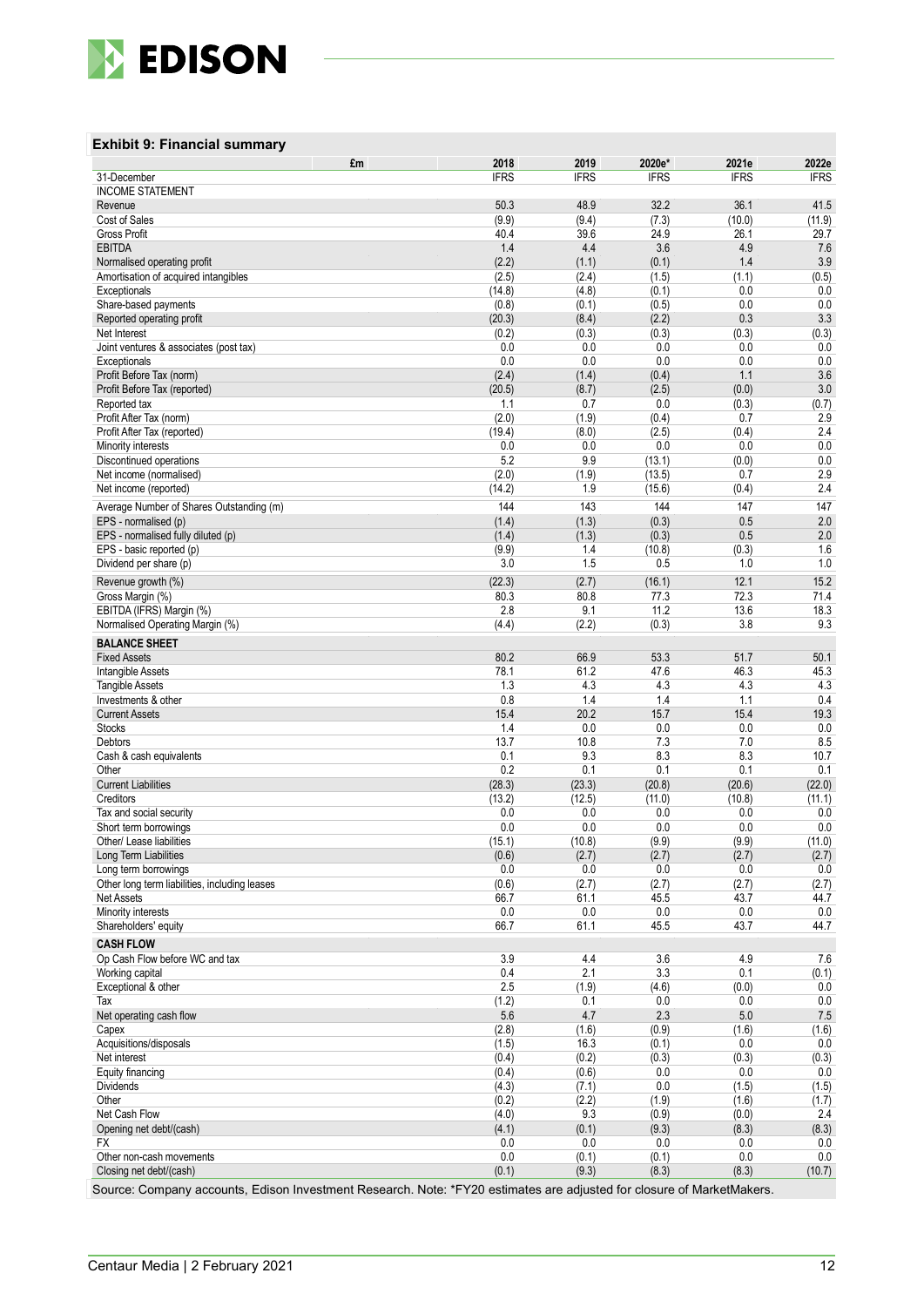

Floor M 10 York Road London SE1 7ND UK [www.centaurmedia.com](http://www.centaurmedia.com/)

#### **Management team**

Colin joined Centaur in September 2018 and became chair in June 2019. Until mid-June 2018, Colin was FD of Euromoney, where he worked in leadership roles for 22 years. He is also an independent NED and audit committee chair at M&C Saatchi, and an NED and trustee of City Lit., London's leading adult education college. Before joining Euromoney, Colin was a director at Price Waterhouse Europe, where he qualified as a chartered accountant (ICAEW).



#### **Chair: Colin Jones CEO: Swag Mukerji**

Swag joined Centaur in 2016. He had previously held senior management/ financial positions with several blue chip FMCG companies, including United Biscuits, Guinness and Virgin. As Group FD of Biocompatibles Intl, he co-led the commercialisation and growth of the company with the CEO. Since then, he has been a C-suite director of three private-equity backed businesses in a variety of sectors with the common themes of strategy refresh and turnaround. He has also led a substantial number of M&A transactions and multi-lender refinancings. Swag qualified as a Chartered Accountant at PricewaterhouseCoopers LLP and is a Warwick MBA.

#### **CFO: Simon Longfield**

Simon joined Centaur in November 2019. He spent the previous 10 years as CFO of BMI Research, a leading provider of macroeconomic, industry and financial market analysis, which was acquired by Fitch Group in 2014. Prior to this, Simon was CFO of Newfound, an AIM-listed property and leisure group. Simon began his career at PricewaterhouseCoopers LLP where he qualified as a Chartered Accountant and worked in London and Australia.

| <b>Principal shareholders</b> | $(%^{2})^{2}$ |
|-------------------------------|---------------|
| Aberforth Partners            | 24.5          |
| Artemis Investment Mgmt       | 9.5           |
| Harwood Capital               | 8.1           |
| Chelverton AM                 | 8.0           |
| Quaero Capital (Argos Funds)  | 7.7           |
| Gresham House                 | 6.7           |
| Graham Sherren                | 5.6           |
| Aberdeen AM                   | 4.2           |
| Herald IM                     | 3.1           |
|                               |               |